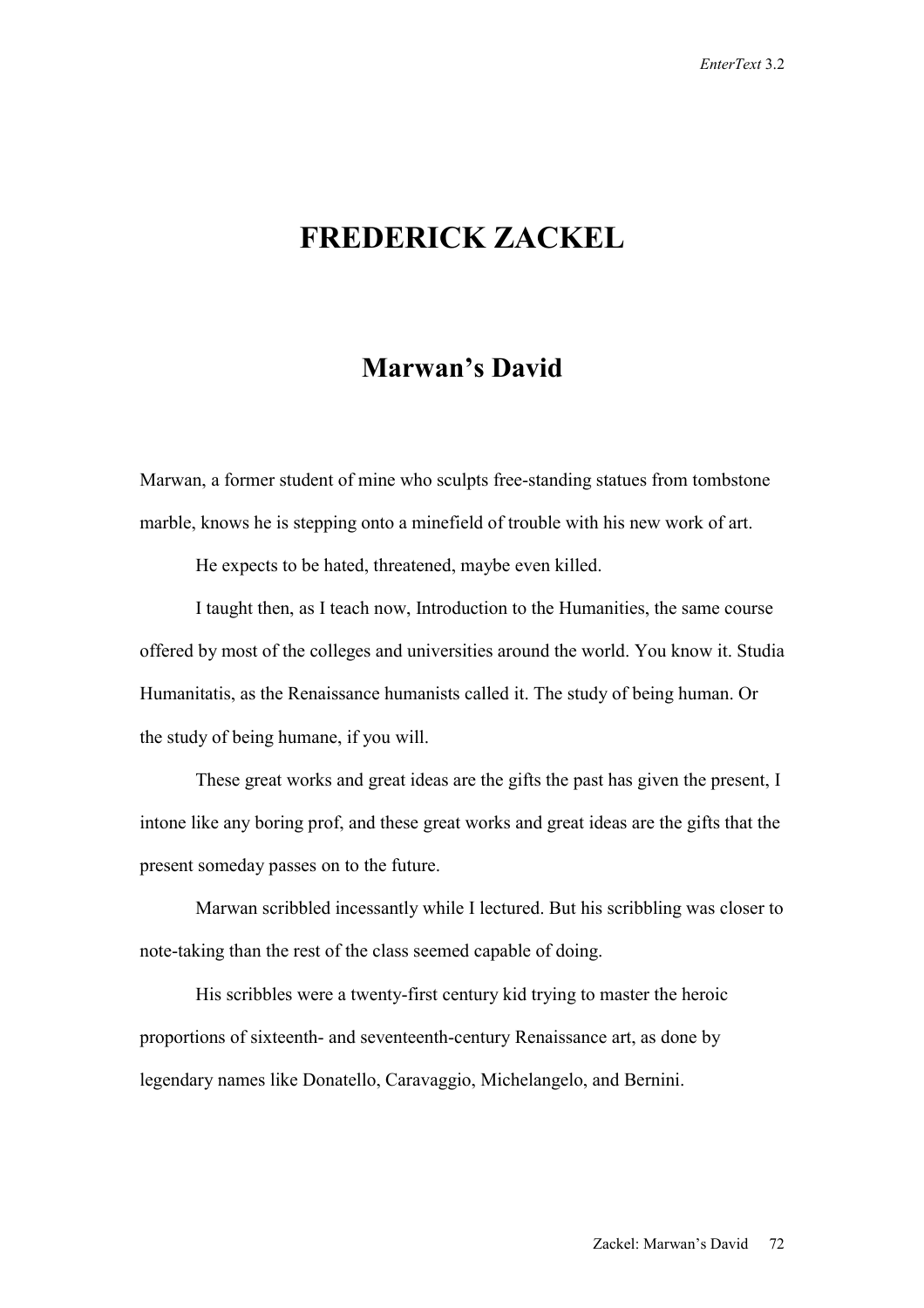Back when he was my student, Marwan was fascinated by David. The glorious and mighty King David who united the Twelve Tribes of Israel and ruled for forty years and made Jerusalem the capital of the Hebrew nation.

The shepherd boy David who killed the giant Goliath.

He felled him with a slingshot, Marwan insisted.

 That's why so many artists―painters and sculptors both―choose David as their subject. Against all odds, the shepherd boy prevails and triumphs over his more powerful enemy.

Marwan came back the other day.

I sculpted my own David, Marwan told me. Want to see it?

 Before he began working, Marwan studied the great masters. Marwan studied Donatello's David, life-sized and naked except for a fourteenth-century shepherd's hat from Tuscany, his foot atop the severed Goliath's head. Donatello's David is cocky, saucy, insolent, triumphant.

 The first free-standing statue in a thousand years of Western civilisation, I lectured. Done in 1430, at the start of the Renaissance.

I like him, Marwan said, because he's cocky. But he looks silly being naked.

 Marwan said his David is more like Michelangelo's David, which was created more than seventy years after Donatello's work.

 A political piece of marble, Marwan said. Just as Michelangelo was making a statement about the tyrannical Medicis being kicked out of power in Florence.

 Except Marwan's David isn't eighteen feet six inches tall, as Michelangelo's David is.

 Marwan scoffed. Three times as high as a man? David is the giant, not Goliath. He's not a boy, either. He's a man. He's a god, really, a grown-up god.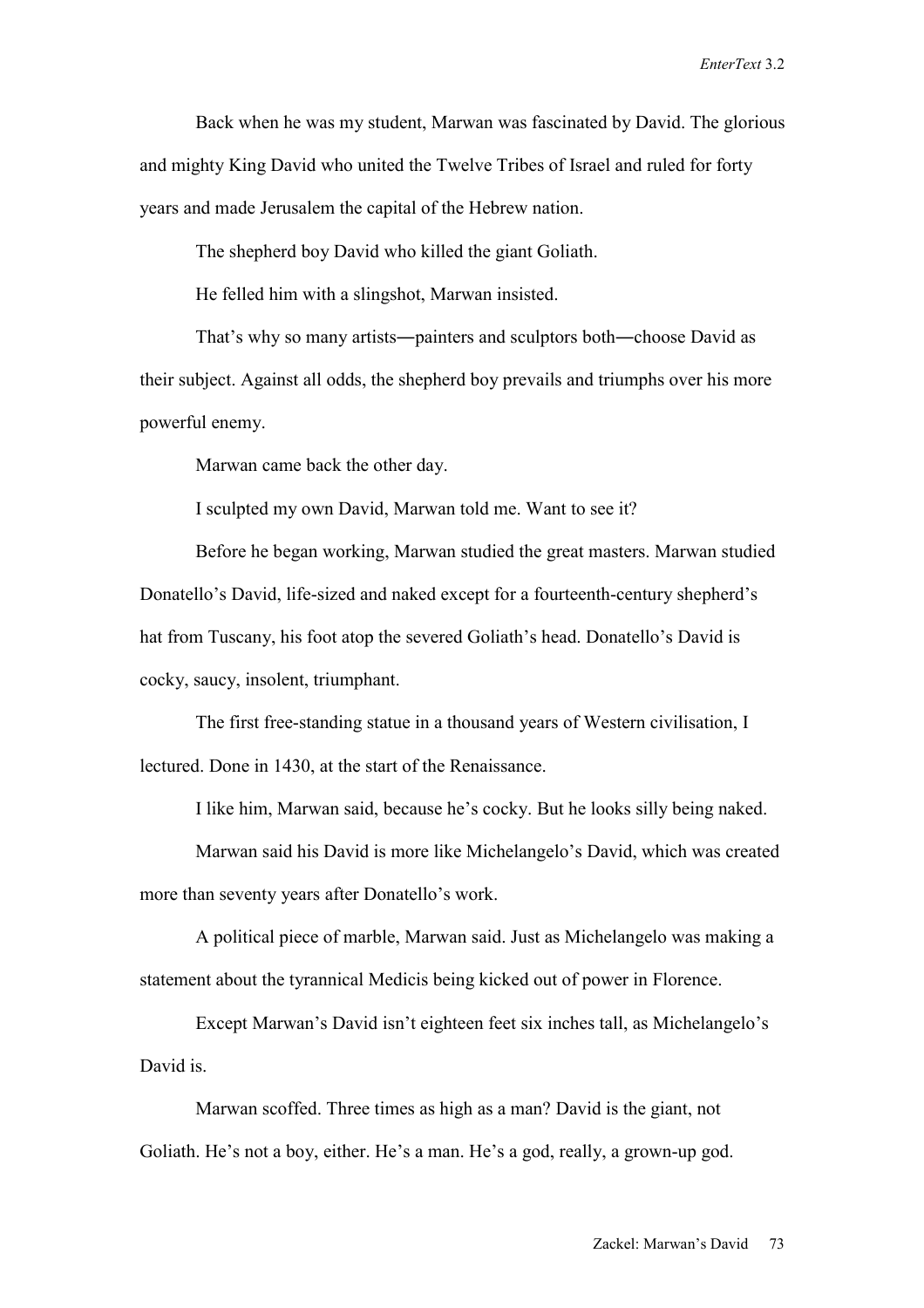His David is only three feet high.

He must be small. The forces of tyranny against him are so great.

His David is not naked either.

He wears street clothes, T-shirt and tennis shoes, like any teenager today.

Does he still have his slingshot? I asked.

Would he be David without it?

Marwan didn't spend three years on his David, as Michelangelo did on his

David. But Marwan expects a world of trouble when he shows it, as much trouble as Michelangelo caught in 1504.

 When it was placed in the Piazza della Signoria, Medici supporters threw stones at it at night, and security guards had to be stationed around it.

Marwan studied Caravaggio's David, too.

 Caravaggio chose the moment when David lifts the bloody severed head of Goliath by the hair, the drama enhanced by Caravaggio's use of chiaroscuro, so that the two heads―one living and one dead―are drenched in bright light, like klieglights, the background black as the abyss of Death.

Marwan kept coming back to Michelangelo's David.

 David is caught in the moment before taking aim, seems almost pensive as he gauges the wind, the distance, the trajectory.

Marwan studied the David differences between Michelangelo and Bernini.

 Almost twenty years after Michelangelo, Bernini chooses the moment of utter concentration just before David lets fly with his slingshot.

 Look at David's concentration, Marwan told. His eyes are squinting, he chews on his lower lip, his muscles are tense, he's ready to shoot. Look at his toes, how they clutch the ground below his feet.